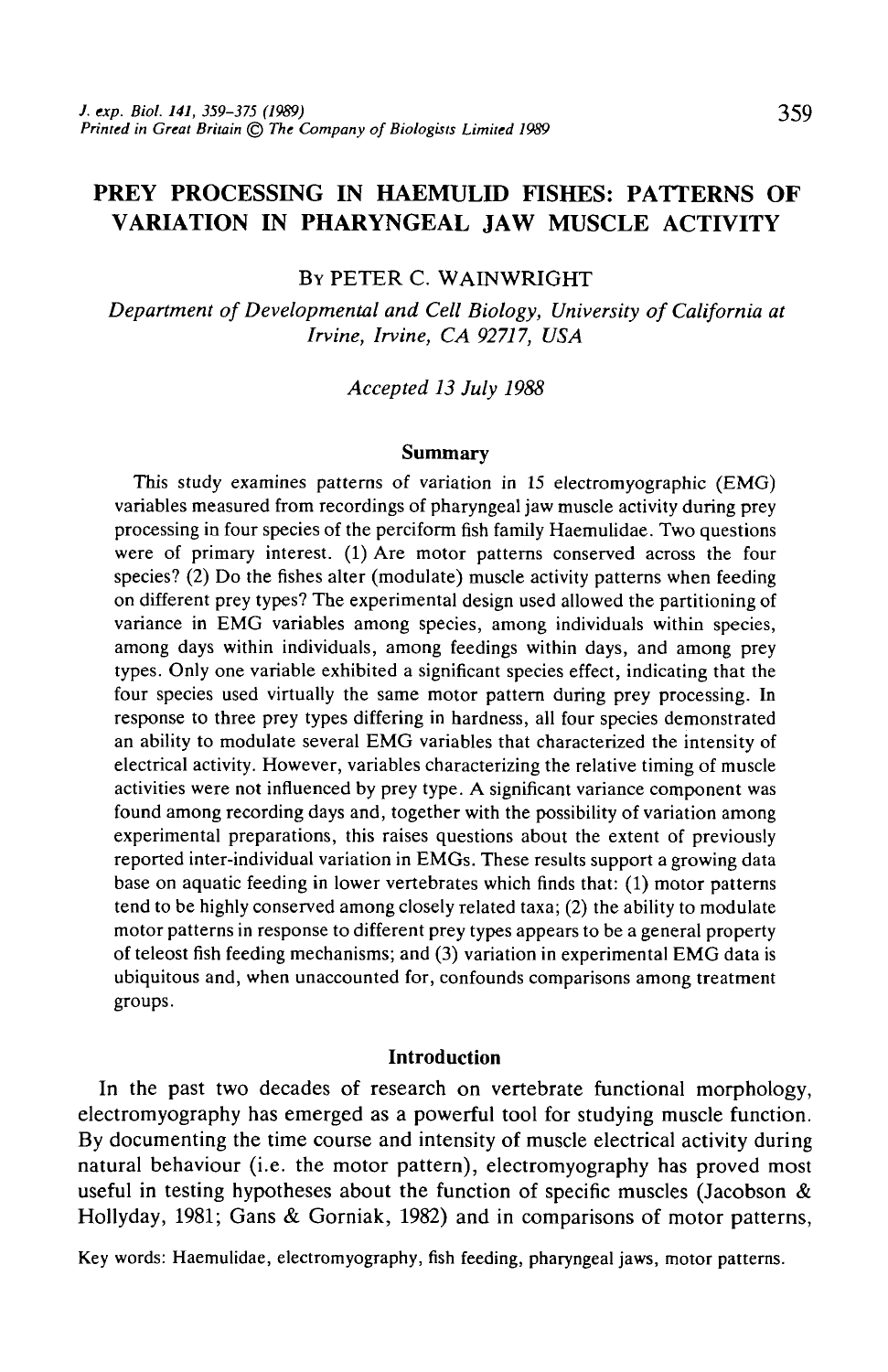both among species performing the same behaviour (Shaffer & Lauder, 1985; Jenkins & Goslow, 1983) and among behaviours within species (Liem, 1980; Herring & Wineski, 1986; Wainwright & Lauder, 1986).

Recently, it has become clear that a successful comparison of motor patterns is dependent on an experimental design that accounts for sources of variation within the groups being contrasted (Shaffer & Lauder, 1985; Wainwright & Lauder, 1986; Sanderson, 1988). Variability in motor patterns is high (Shaffer & Lauder, 1985), and comparisons between species or experimental groups must take into account differences in the variables of interest among individuals within the groups, differences between experimental days from the same animal, and experimental measurement error. This has been shown to be particularly important in comparisons among species, because inter-individual variation can account for 30-90% of the total variance in an EMG variable (e.g. Shaffer & Lauder, 1985). In spite of these recent discoveries of the extent of inter-individual variation, few studies have explicitly partitioned this source of variance in analyses of differences between experimental groups. Comparative data are needed to assess the generality of high inter-individual variation in the motor patterns underlying natural behaviour, and to improve our understanding of how animals adjust the neural basis of behaviour in response to sensory information.

The present study focuses on prey processing behaviour during feeding by fishes in the perciform family Haemulidae. Like many other fishes (Liem & Greenwood, 1981; Lauder, 1983 $b$ ) haemulids manipulate, lacerate, chew and crush prey in their pharyngeal jaws before swallowing. Qualitative studies on pharyngeal jaw function in fishes have indicated that some species can alter the motor patterns controlling jaw movements when feeding on different prey (Lauder, 1983a,*b\* Sibbing *et al.* 1986). This phenomenon, termed modulation by Liem (1978), has also been observed to occur in the muscles controlling the strike in diverse fish taxa (Ballintijn *et al* 1972; Elshoud-Oldenhave & Osse, 1976; Liem, 1980; Lauder, 1981; Wainwright & Lauder, 1986; Sanderson, 1988). However, no study to date has quantitatively assessed the ability of fish species to modulate pharyngeal jaw motor patterns in the light of the extensive inter-individual variation discussed above.

Two questions are of primary interest in this paper. First, are haemulids able to alter the motor pattern controlling prey processing when feeding on different prey types? Second, do different species use the same motor pattern when feeding on the same prey, despite some differences in morphology of the pharyngeal jaw apparatus? These questions are answered in the context of an analysis of variance experimental design that allows the partitioning of variance in EMG variables into differences among species, among individuals within species, among days within the same individual, among feedings within days, and among three prey types. The results show (1) that these fishes do modulate muscle activity when feeding on different prey types and (2) that different species use the same motor patterns. The specific changes that occur in response to each prey type permit insights into the functional significance of the motor patterns.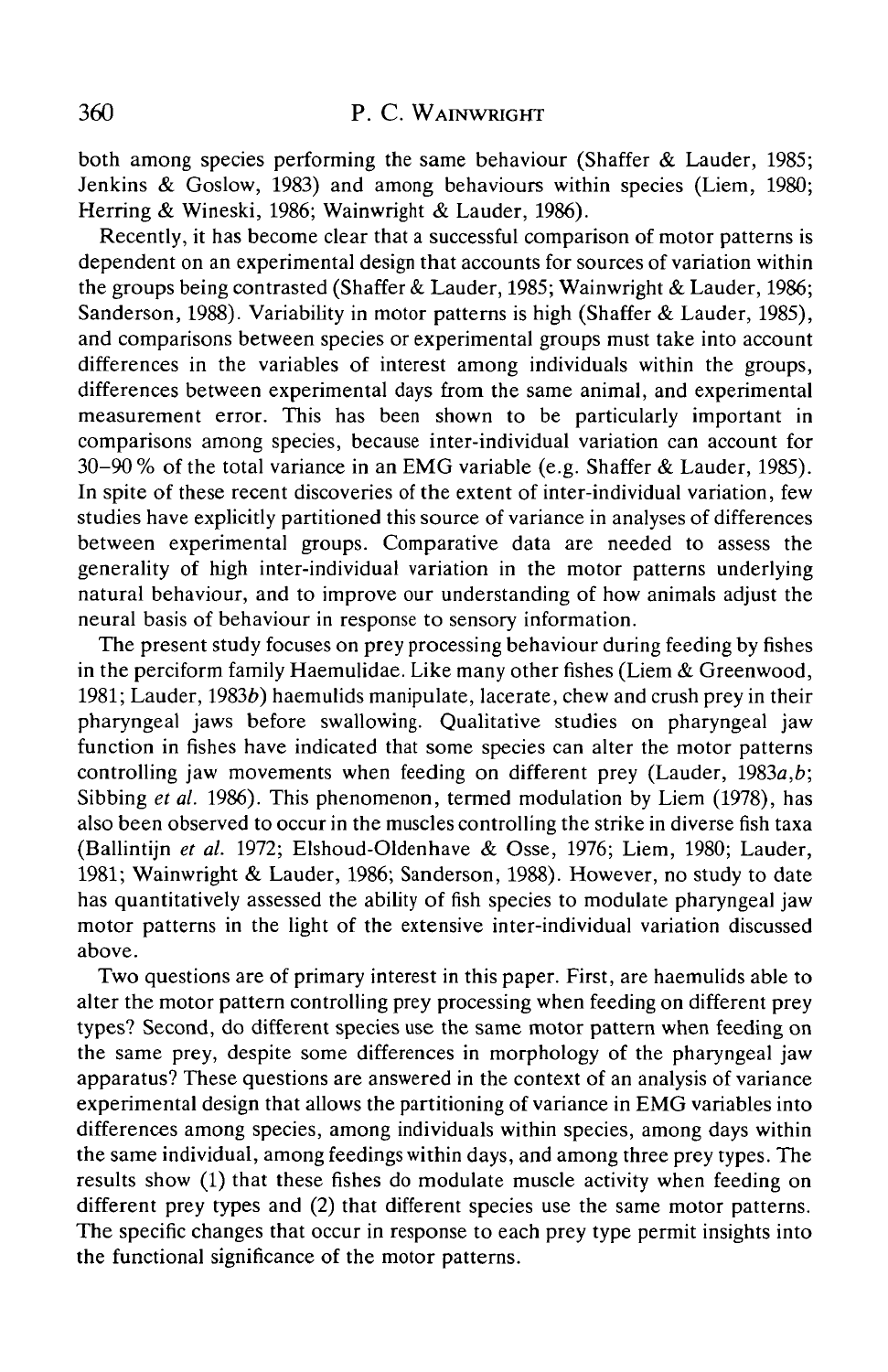## **Materials and methods**

#### *Experimental animals*

Four western Atlantic species of the cosmopolitan perciform fish family Haemulidae were compared in this study. Several formalin-preserved specimens of these and other haemulid species were examined for anatomical details of the pharyngeal jaw apparatus. Experimental data were collected from five *Anisotremus virginicus,* three *Haemulon plumieri,* three *Haemulon sciurus* and three *Haemulon aurolineatum.* Live specimens were purchased from commercial suppliers in Florida (United States) and Belize (Central America), who collected the fishes in coral reef habitats. All individuals were between 146 and 169 mm standard length. In the laboratory the fish were maintained in 100-1 aquaria, held at constant temperature ( $19^{\circ}$ C) and fed a diet of the three experimental prey types. Like most haemulids, the adults of these species are nocturnally active predators on a broad range of benthic invertebrates, including polychaete worms, decapod crustaceans, amphipods, isopods, copepods, echinoderms, sipunculans, molluscs and others fishes (Randall, 1967).

# *Experimental techniques*

The goals of these experiments were to compare patterns of muscle activity in different species and during feedings by the same fish on different prey types. For this reason three precautions were taken to standardize the experimental protocol with the aim of minimizing among-preparation variation induced by electrode shape, electrode placement and recording channel idiosyncrasies. First, because  $electromyographic (EMG) signals are affected by the morphology of the recording$ electrodes (Gans & Gorniak, 1980; Loeb & Gans, 1986), their construction was carefully standardized. EMG recordings were made through fine wire (0-051 mm diameter) steel alloy bipolar electrodes. The paired insulated electrode wires (75 cm long) were threaded through a hypodermic needle (26 gauge) and the first 15 cm were glued together with a thin coat of cyanoacrylate adhesive (Jayne, 1988). Under a dissecting microscope, a razor blade was then used to scrape away the insulation from each electrode tip, exposing 0-5 mm of steel wire. Finally, the electrode tips were bent back so that they were nearly parallel to each other and 1-2 mm apart. Gluing the wires together minimized the spreading of electrode tips that can occur during experiments due to normal animal movements. Postexperimental dissections confirmed that these electrodes maintained their original configuration better than standard, unglued tips.

Second, the method of electrode placement into each muscle was standardized for angle and location of hypodermic entry, and depth of electrode placement. Fishes were anaesthetized with tricaine methane sulphonate and colour-coded electrodes were implanted directly into the belly of the five branchial muscles, four of which were clearly visible through the thin epithelial membrane medial to the gill filaments. Electrode placement was verified by dissection following about onethird of the experiments. The electrodes were secured to a mid-dorsal suture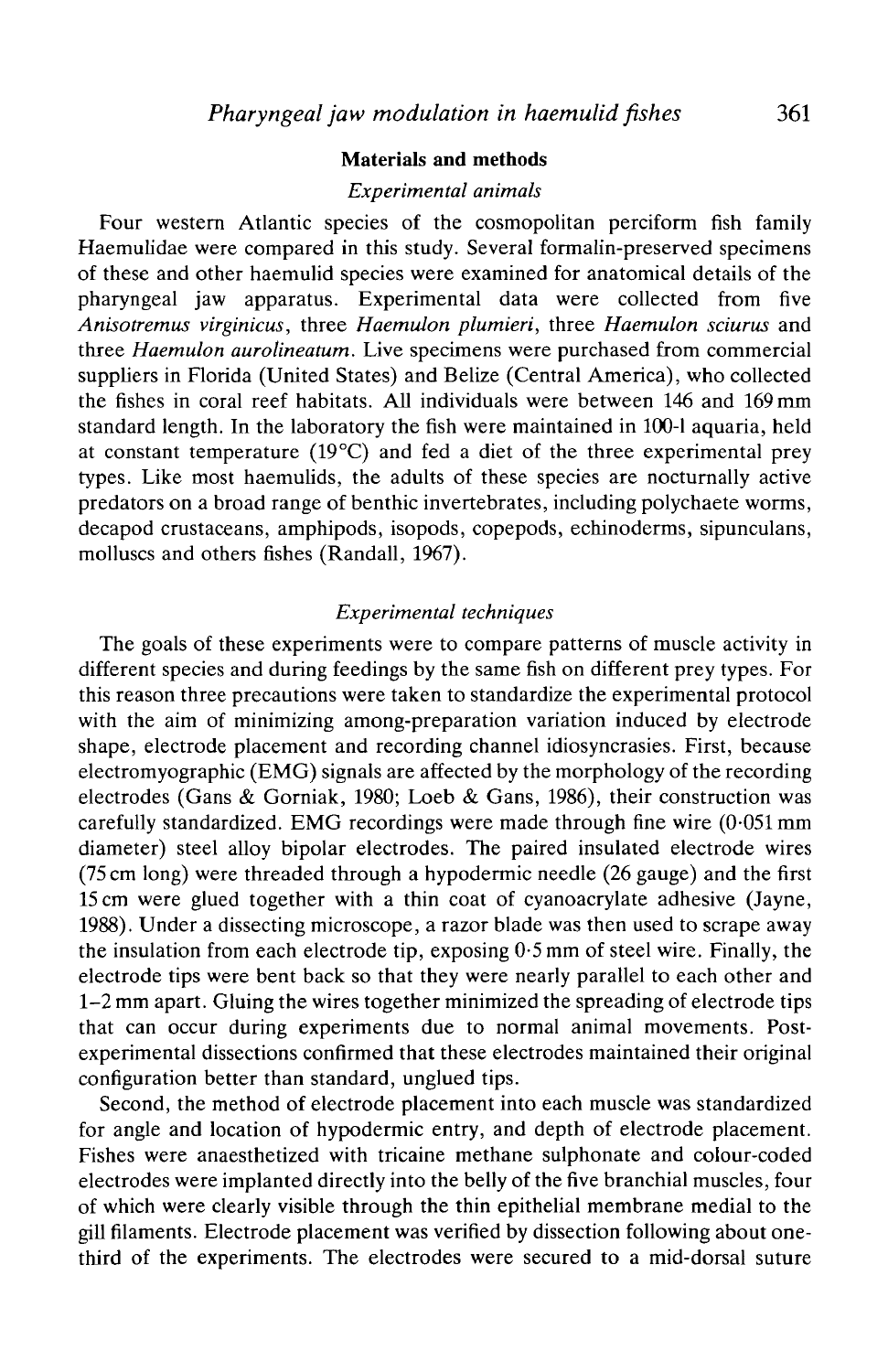behind the fish's head, and were glued together into a common cable. Electrical signals were amplified 10000 times (Grass P511J) with a bandpass of 100–3000 Hz and recorded on a Bell & Howell 4020A FM tape recorder at 19 cm s $^{-1}$  tape speed. The 60 Hz notch filter was always used.

As a final precaution, each muscle was always recorded through the same tape channel, preamplifier and lead connectors. Since comparisons were always made among periods of activity in the same muscle, this prevented any differences among channels in recording properties from adding to the natural variation between individuals in EMG patterns.

Feeding sequences were later digitized at a sample rate of 2050 Hz with a Keithley DAS 12-bit analogue-to-digital converter and stored on an IBM AT microcomputer. A chart record (Gould 260) was made of each computer file for visual inspection.

Within 24 h of electrode implantation individuals were fed five each of the three prey types: 1 cm<sup>3</sup> pieces of frozen shrimp (Penaeus), 2-3 cm long pieces of live earthworm *(Lumbricus)* and 1-2 cm long live mole crabs *(Emerita).* These three prey were chosen to present a gradation of prey toughness and hardness for the fishes. The chitinous carapace of the mole crabs provided a hard barrier for the fish to break through and they were sometimes too hard for them to crush. In contrast, the worm pieces were pliant but their skin was tougher than the soft pieces of shelled shrimp and they were often chewed intermittently over several minutes before they were swallowed. Observations on the stomach contents of fish after experiments revealed that all prey items were considerably triturated before being swallowed.

To assess the extent of day-to-day variation in EMG patterns within the same individual, three *A. virginicus* and three *H. aurolineatum* were fed three worms per day for three consecutive days following electrode implantation.

All recordings were made from the left member of the same five paired branchial muscles (muscle names follow Winterbottom, 1974; Lauder, 19836): the retractor dorsalis (RD), fourth levator externus (LE4), protractor pectoralis (PP), pharyngocleithralis externus (PCE) and pharyngocleithralis internus (PCI) (Fig. 1). These muscles were chosen because of their prominent role in the feeding mechanism and their easy access (only the retractor dorsalis could not be seen clearly through the mucous membrane that overlies the branchial muscles). The anatomical relationships of these muscles were the same in the four species and are the same as in other 'basal' perciform groups (see Lauder, 1983a,*b),* with the exception of the protractor pectoralis which exhibits a phylogenetically derived insertion on the posterior tip of the lower pharyngeal jaw, as opposed to the generalized insertion on the pectoral girdle (Greenwood & Lauder, 1981). Although a full functional analysis of the muscles will be published elsewhere, a brief description of each muscle and its action is presented here (see also Fig. 1). The retractor dorsalis passes from its origin on several anterior vertebrae to insert on the posterior face of the upper pharyngeal jaws; it retracts the upper pharyngeal jaws posteriorly. The fourth levator externus originates anteriorly from the otic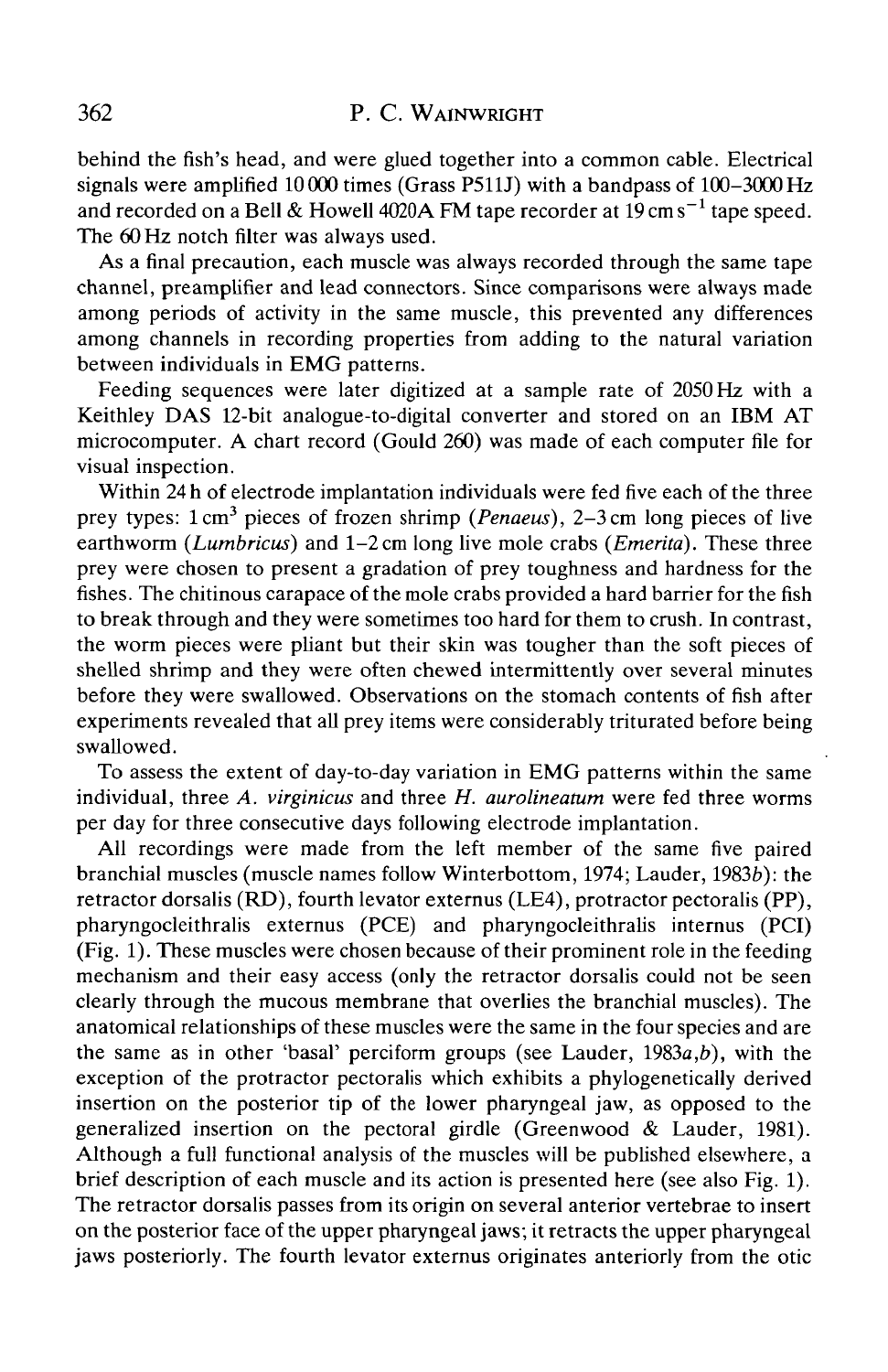

Fig. 1. (A) Diagram of the pharyngeal jaws of *Haemulon sciurus,* in lateral view. The operculum, gills and gill rakers, levator posterior muscle and the mucous membrane surrounding the pharyngeal muscles have been removed to highlight the five muscles studied in this paper: RD, retractor dorsalis; LE4, fourth levator externus; PP, protractor pectoralis; PCI, pharyngocleithralis internus; PCE, pharyngocleithralis externus. (B) A schematic diagram of the pharyngeal jaws in haemulid fishes. Black bars indicate the attachments and primary orientation of action of several prominent muscles, including the five that were the subject of the present study. Pharyngeal jaw bones are shown stippled, from upper left moving clockwise they are; pharyngobranchial three, pharyngobranchial four, epibranchial four and ceratobranchial five. See text for further discussion of muscle function. Other abbreviations: CB5, fifth ceratobranchial (lower pharyngeal jaw); EP, epaxial muscles; GH, geniohyoideus; HY, hyoid bar; LEI, first levator externus; NC, neurocranium; PG, pectoral girdle; PH, pharyngohyoideus; SH, steraohyoideus.

region of the skull and attaches to the uncinate process of the fourth epibranchial. Through the couplings between the epibranchial and both the upper and lower pharyngeal jaw, shortening of this muscle contributes to both upper jaw depression and lower jaw elevation. The protractor pectoralis runs from the skull to insert on the posterior limit of the fifth ceratobranchial (lower pharyngeal jaw) and strongly elevates this element dorsally, contributing to the pharyngeal jaw bite. The pharyngocleithralis externus, passing between the ventral margin of ceratobranchial five and the cleithrum, retracts the lower jaws ventrally. The pharyngocleithralis internus also passes between the fifth ceratobranchial and the pectoral girdle but in a more anterior-to-posterior orientation than the pharyngocleithralis externus (Fig. 1). This muscle retracts the lower jaws posteriorly.

The digital file of each feeding was played into a Tektronix 4107 colour graphics terminal, and a computer program was used first to rectify all EMGs and then to digitize variables. The behaviour being analysed in this study, termed pharyngeal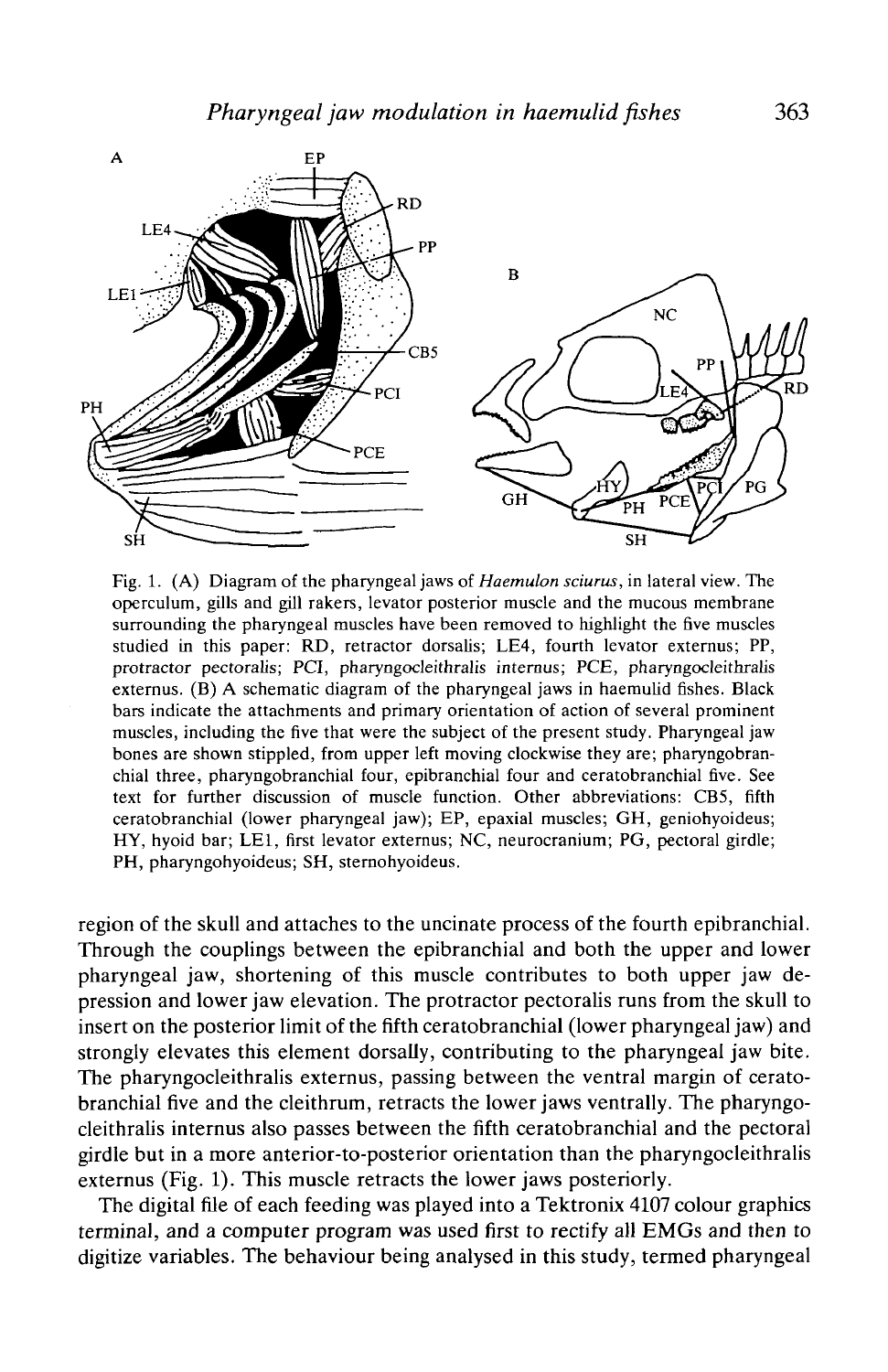

Fig. 2. Sample rectified electromyograms showing three muscle activity cycles from *Haemulon aurolineatum* chewing a piece of earthworm, to illustrate the EMG variables that were measured in this study. For each muscle the integrated area under the rectified EMG and the duration of activity were calculated, as was the onset time of each muscle relative to the onset of the retractor dorsalis (RD). See text for further discussion of variables and other muscle abbreviations.

transport by Lauder  $(1983b)$ , is a repetitive process involving cyclical bursts of activity in the branchial muscles (Fig. 2). Fifteen variables were measured from each cycle of activity, for up to 10 cycles per feeding (mean  $= 7.1$  cycles per feeding). If more than 10 cycles occurred in a feeding, only the first 10 were analysed. The variables summarized the pattern of activity in the five pharyngeal jaw muscles (Fig. 2). For each muscle the duration of activity (in ms) was measured (RDDUR, LE4DUR, PPDUR, PCEDUR, PCIDUR) and the area under the rectified curves (in  $mV$ ·ms) was calculated (RDAREA, LE4AREA, PPAREA, PCEAREA, PCIAREA). Also, using the onset of activity of the retractor dorsalis muscle as a reference, the relative time of onset of activity for each of the other four muscles was measured (RD-LE4, RD-PF, RD-PCI, RD-PCE), as was the time to the onset of activity of the retractor dorsalis in the following cycle (RD-RD). The retractor dorsalis was selected as the reference muscle because it exhibited conservative activity (was active in all cycles) and has been used in previous studies (Lauder, 1983a,*b),* thus facilitating comparison.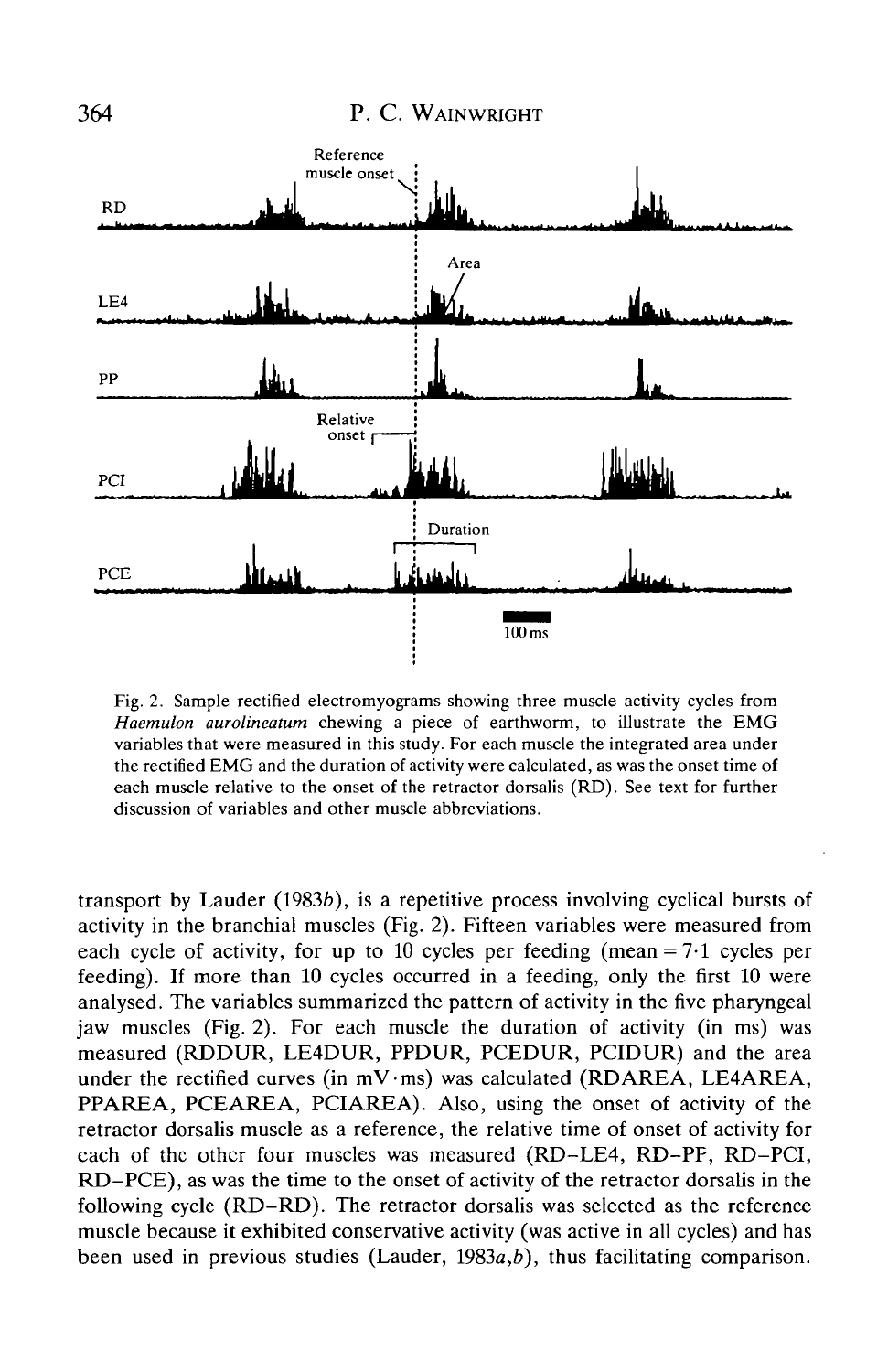Muscles occasionally exhibited two bursts of activity per cycle, but the analysis presented here concerns only the first activity burst in each muscle.

#### *Experimental design*

The overall experimental design was a two-way analysis of variance (ANOVA) with a nested level. Nested within species were varying numbers of individuals. Crossed with species and individuals was the prey-type factor. Five replicate feedings of each prey type for each fish constituted the contents of a single cell in this design. Slight variations of this experimental design have been used in earlier studies of muscular modulation in the sunfish family Centrarchidae (Wainwright  $\&$ Lauder, 1986) and the marine Labridae (Sanderson, 1988). The cycles of muscle activity in each feeding clearly represent a time series event, and thus should not be considered as independent observations because this artificially increases the experimental degrees of freedom (Sokal & Rohlf, 1981). To avoid this problem, the mean of each variable was taken across the multiple cycles of activity in each feeding and was used as the basic observation in the main analysis. The species, prey type and species by prey-type interaction term were fixed effects in this model whereas all other terms were random effects. Guided by Scheffe (1959), appropriate F-ratios were constructed to test each effect. In all 203 feedings and 1417 cycles of muscle activity were analysed in this part of the study.

To assess the ability of each species to modulate pharyngeal muscle activity, the data were analysed separately for each species. Here, the designs were a two-way, mixed model, analysis of variance; individuals crossed with prey type. Because this is a mixed model, the  $F$ -ratio for the prey-type effect was constructed with the interaction term mean squares in the denominator (Sokal & Rohlf, 1981). Significant tests of the prey-type effect would indicate that the species was modulating the EMG variable in response to different prey.

A third analysis was performed to examine the extent of day-to-day variation within experimental animals feeding on worms. A four-level nested analysis of variance permitted the partitioning of EMG variance into that due to differences among species *(A. virginicus* and *H. aurolineatum)*, among individuals within species, among days within individuals and among feedings within days. Because this is strictly a nested ANOVA, it was possible to examine explicitly the contribution of between-cycle variation without compromising the experimental design with increased degrees of freedom. This design involved the analysis of 54 feedings and 482 cycles of muscle activity.

Because many significance tests were performed in this study, a conservative probability of  $P < 0.01$  was used to establish statistical significance. This lessened the chances of finding significant effects simply because so many tests were performed. All computations were performed on untransformed data with Systat (Wilkinson, 1986) on a microcomputer or with a mainframe SAS (version 5,1985), using the general linear model procedure, with type four sums of squares (Freund & Littell, 1981).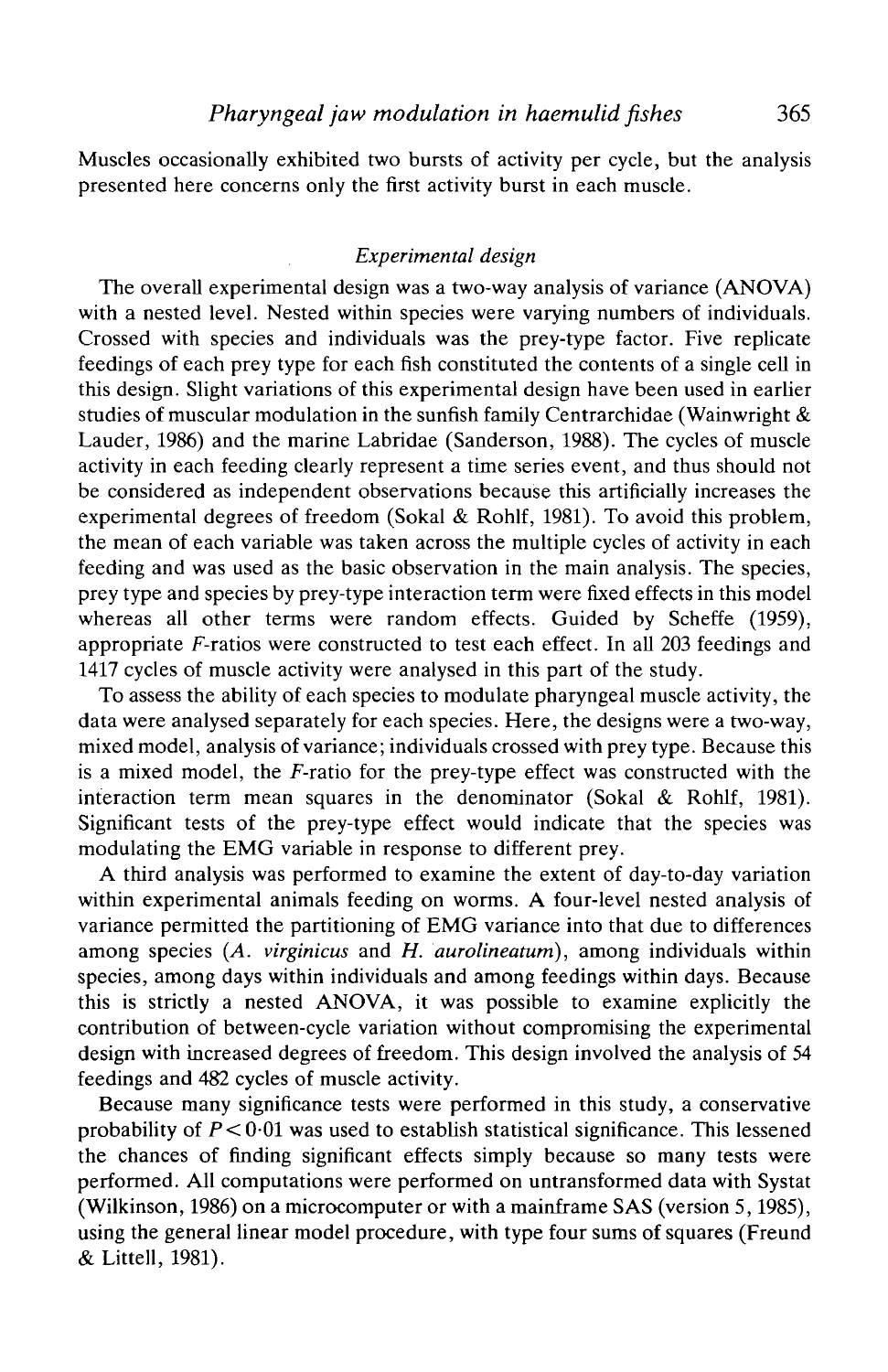

Fig. 3. Summary pattern of muscle activity in *Anisotremus virginicus* and *Haemulon aurolineatum* feeding on three experimental prey types. Bars indicate mean duration and relative onset times across all feedings on each prey type, analysed for each species. Error bars on right-hand side of bars are 1 S.E. for average duration, those to the left are 1 S.E. for relative onset times. Solid bars indicate muscle was active in over 75 % of all activity cycles, striped bars indicate activity in less than 50 % of all activity cycles analysed. The second activity bout in the retractor dorsalis (RD) shows mean and 1 s.E. for time between activity cycles. Because several levels of variation are confounded in obtaining the means plotted here, these data should not be used to make statistical comparisons, rather reference should be made to Tables 1, 2 and 4. Other muscle abbreviations: LE4, fourth levator externus; PP, protractor pectoralis; PCE, pharyngocleithralis externus; PCI, pharyngocleithralis internus.

#### Results

The patterns of muscle activity exhibited by the four species were very similar (Figs  $3 \& 4$ ). In the overall analysis (Table 1) only one of the 15 EMG variables was significantly different among species: the activity area of the fourth levator externus muscle (LE4AREA). In contrast, all 15 variables showed significant differences among individuals within species. In this overall model, the prey-type effect was significant for eight of the 10 duration and area variables, but not for any relative onset time variables. The interaction terms showed a conservative pattern, with few variables having significant tests, indicating that the influence of different prey on the motor pattern was generally the same for all species and individuals within species.

When the data for each species were analysed separately in two-way ANOVAs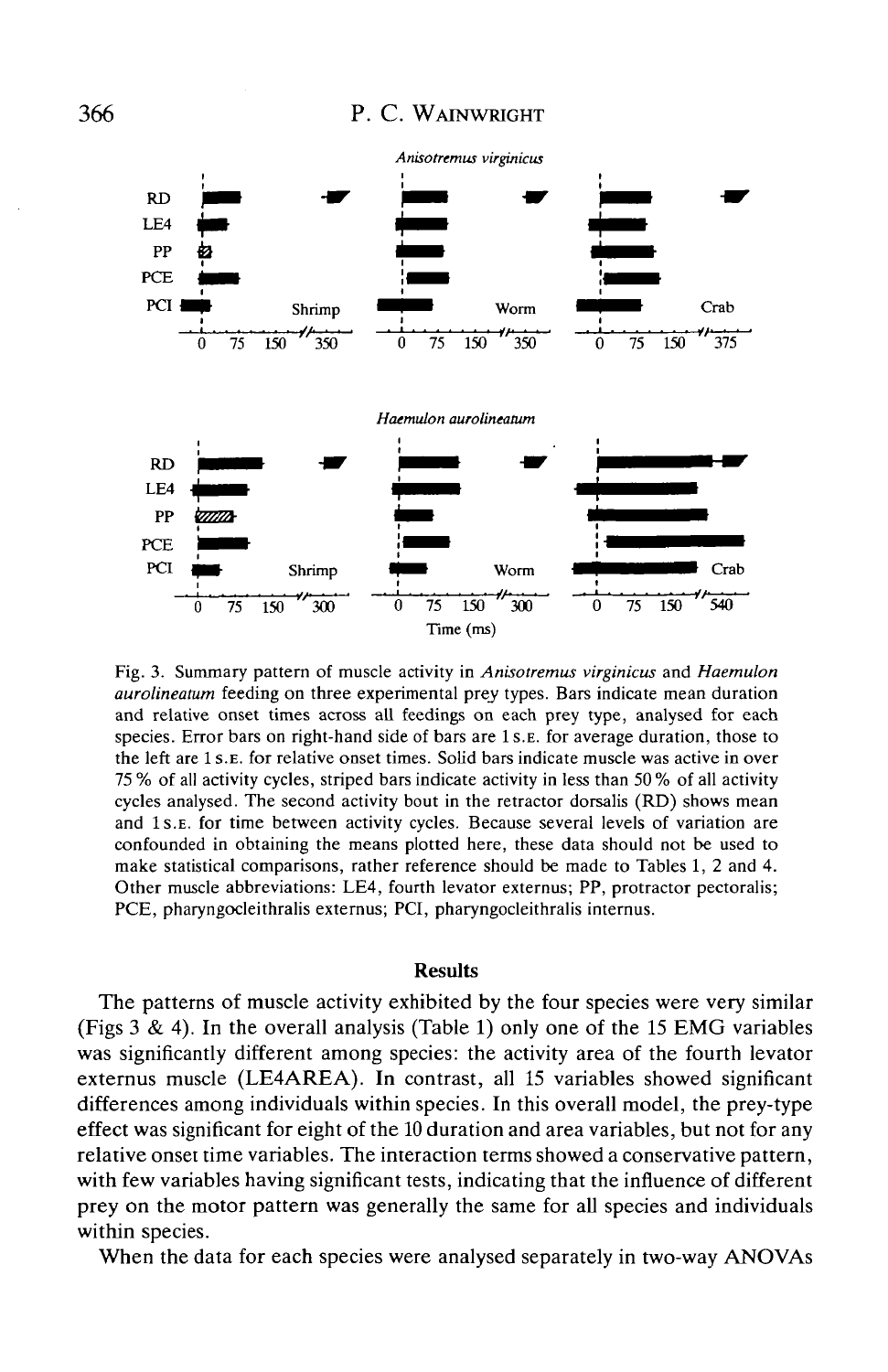

Fig. 4. Summary bar diagram of muscle activity patterns in five pharyngeal jaw muscles in *Haemulon plumieri* and *H. sciurus* chewing three experimental prey types. Conventions as in Fig. 3. As in Fig. 3, notice that hardness of prey is correlated with increased durations of activity. See Tables 1, 2 and 4 for statistical comparisons.

(Table 2), all four species showed about the same ability to modulate motor activity in response to different prey. Two variables, the duration and area variables for the protractor pectoralis muscle (PPDUR, PPAREA), had significant tests of the prey-type effect in all four species (compare prey types in Figs  $3 &$ 4). Each fish species had a significant prey-type effect in five or six of the duration and area variables. All these variables, except RDDUR and PCEAREA were significant in at least one fish species. None of the five relative onset variables showed a significant prey-type effect in any species.

The means for the EMG timing variables in each species are shown graphically in Figs 3 and 4. Area variable means are presented in Table 3. In all species a strong effect of prey type can be seen for the 10 duration and area variable means. These variables consistently increased in magnitude across the three types of prey, with the longest durations and largest areas occurring when fishes fed on the mole crabs.

The nested ANOVAs permitted estimates of the percentage of total variance in each EMG variable attributable to each of the levels in the design (Table 4). Only a small fraction of variance in the motor variables could be attributed to differences among cycles of activity within each feeding and among feedings within each day. Day-to-day differences were significant in 13 of the 15 variables and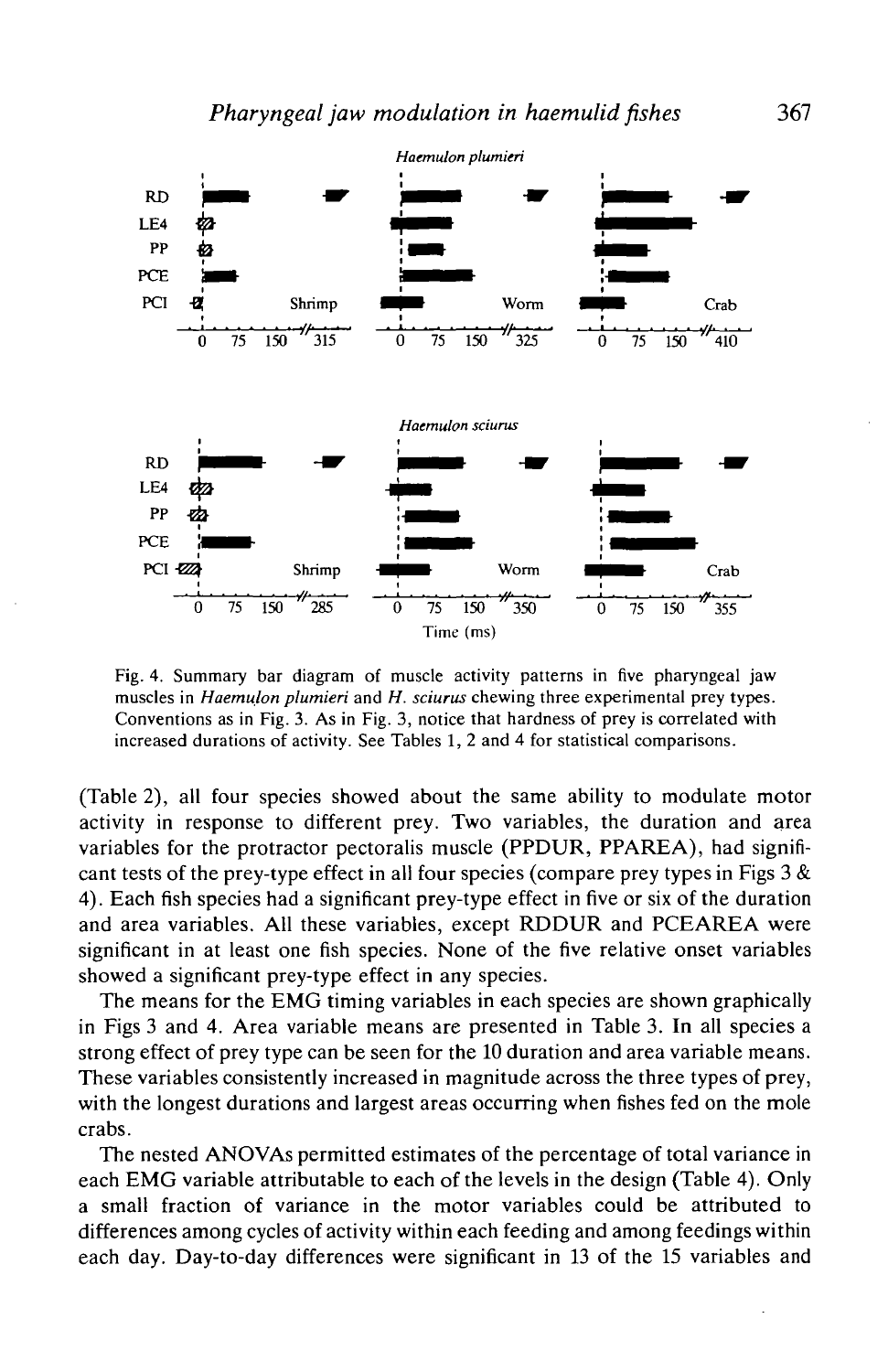## 368 P. C. WAINWRIGHT

| . 9            |                        |                          |                      |                                          |                                                |  |
|----------------|------------------------|--------------------------|----------------------|------------------------------------------|------------------------------------------------|--|
|                | Factor                 |                          |                      |                                          |                                                |  |
| Variable       | Species<br>$(3, 10)^*$ | Individuals<br>(10, 210) | Prey type<br>(2, 18) | Species $\times$<br>prey type<br>(6, 18) | Individuals $\times$<br>prey type<br>(18, 206) |  |
| <b>RDDUR</b>   | NS†                    | 0.0001                   | <b>NS</b>            | <b>NS</b>                                | 0.0001                                         |  |
| LE4DUR         | NS.                    | 0.0001                   | 0.0001               | 0.001                                    | NS                                             |  |
| <b>PPDUR</b>   | <b>NS</b>              | 0.0001                   | 0.0001               | NS                                       | NS                                             |  |
| <b>PCEDUR</b>  | <b>NS</b>              | 0.0001                   | 0.0001               | <b>NS</b>                                | <b>NS</b>                                      |  |
| <b>PCIDUR</b>  | <b>NS</b>              | 0.0001                   | 0.0001               | <b>NS</b>                                | 0.01                                           |  |
| <b>RDAREA</b>  | <b>NS</b>              | 0.0001                   | 0.001                | <b>NS</b>                                | NS                                             |  |
| LE4AREA        | 0.005                  | 0.01                     | 0.0001               | <b>NS</b>                                | <b>NS</b>                                      |  |
| <b>PPAREA</b>  | <b>NS</b>              | 0.0008                   | 0.007                | <b>NS</b>                                | NS.                                            |  |
| <b>PCEAREA</b> | <b>NS</b>              | 0.0001                   | <b>NS</b>            | <b>NS</b>                                | <b>NS</b>                                      |  |
| <b>PCIAREA</b> | <b>NS</b>              | 0.0001                   | 0.0001               | 0.005                                    | <b>NS</b>                                      |  |
| RD-RD          | <b>NS</b>              | 0.0001                   | <b>NS</b>            | <b>NS</b>                                | 0.01                                           |  |
| RD-LE4         | <b>NS</b>              | 0.0001                   | <b>NS</b>            | <b>NS</b>                                | 0.0001                                         |  |
| RD-PP          | <b>NS</b>              | 0.0001                   | <b>NS</b>            | <b>NS</b>                                | <b>NS</b>                                      |  |
| RD-PCE         | <b>NS</b>              | 0.0001                   | NS.                  | <b>NS</b>                                | <b>NS</b>                                      |  |
| RD-PCI         | NS                     | 0.0001                   | NS                   | NS                                       | 0.0001                                         |  |

Table 1. *Results from two-way nested ANOVAs for 15 electromyographic variables measured from five muscles during pharyngeal transport in four species of fish, feeding on three prey types*

Entries indicate the probabilities associated with tests of significance for each factor.

\* Degrees of freedom.<br> $\uparrow$  NS =  $P > 0.01$ .

accounted for up to 31 % of the total variance. In contrast to the results of the overall model (Table 1), only three variables were significantly different among individuals within the two species. There was a wide range among variables in the percentage of variance that the among-individual factor accounted for; from as little as 1 % up to 86 %. Similarly, in tests of the species effect, several variables were conservative among taxa, and one was found to have over 90% of its variance attributable to this level.

## **Discussion**

Quantitative electromyographic data on aquatic feeding in lower vertebrates are available for other perciform fishes (Wainwright, 1986; Wainwright & Lauder, 1986; Sanderson, 1988), lungfishes (Bemis & Lauder, 1986) and ambystomatid salamanders (Shaffer & Lauder, 1985; Lauder & Shaffer, 1985). Three general conclusions can be drawn from this work, and below I discuss them as they relate to the findings of the present study. These are: (1) motor patterns tend to be highly conserved among closely related taxa; (2) the ability to modulate motor patterns in response to different prey appears to be ubiquitous among teleost fishes; and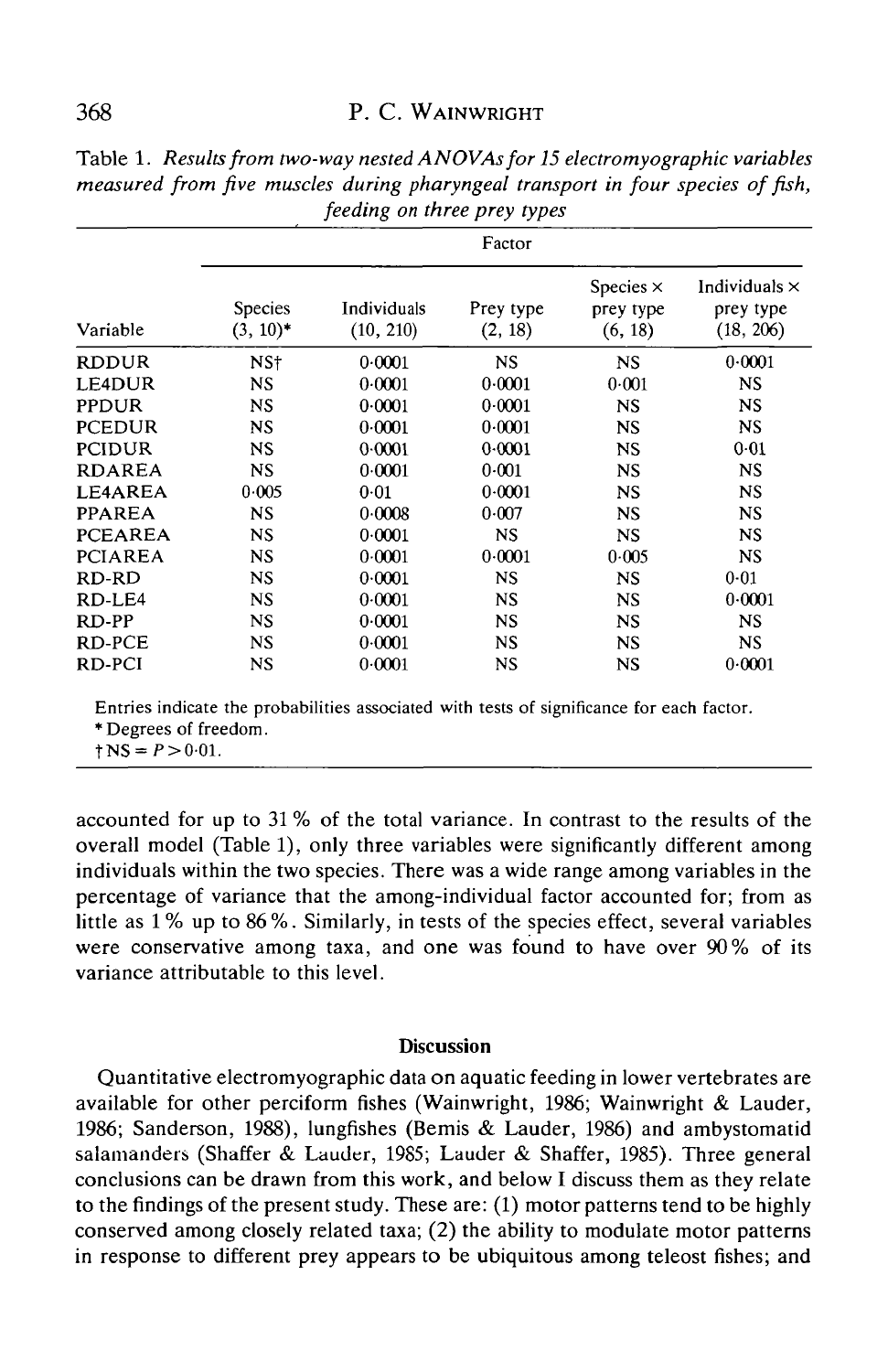| Variable       | Anisotremus<br>virginicus<br>$(2,8)^*$ | Haemulon<br>plumieri<br>(2,4) | Haemulon<br>sciurus<br>(2,4) | Haemulon<br>aurolineatum<br>(2, 4) |
|----------------|----------------------------------------|-------------------------------|------------------------------|------------------------------------|
| <b>RDDUR</b>   | NS <sup>+</sup>                        | <b>NS</b>                     | <b>NS</b>                    | <b>NS</b>                          |
| <b>LE4DUR</b>  | <b>NS</b>                              | 0.009                         | 0.01                         | 0.005                              |
| <b>PPDUR</b>   | 0.0004                                 | 0.01                          | 0.0001                       | 0.0001                             |
| <b>PCEDUR</b>  | 0.0001                                 | <b>NS</b>                     | NS                           | NS.                                |
| <b>PCIDUR</b>  | 0.01                                   | 0.007                         | <b>NS</b>                    | 0.0004                             |
| <b>RDAREA</b>  | <b>NS</b>                              | <b>NS</b>                     | 0.01                         | <b>NS</b>                          |
| LE4AREA        | 0.01                                   | 0.001                         | 0.003                        | <b>NS</b>                          |
| <b>PPAREA</b>  | 0.001                                  | 0.0001                        | 0.002                        | 0.002                              |
| <b>PCEAREA</b> | <b>NS</b>                              | NS.                           | <b>NS</b>                    | <b>NS</b>                          |
| <b>PCIAREA</b> | 0.001                                  | NS.                           | 0.004                        | 0.004                              |
| RD-RD          | <b>NS</b>                              | <b>NS</b>                     | <b>NS</b>                    | <b>NS</b>                          |
| RD-LE4         | NS.                                    | NS.                           | NS                           | <b>NS</b>                          |
| RD-PP          | <b>NS</b>                              | NS.                           | <b>NS</b>                    | <b>NS</b>                          |
| <b>RD-PCE</b>  | <b>NS</b>                              | NS                            | <b>NS</b>                    | <b>NS</b>                          |
| RD-PCI         | NS                                     | <b>NS</b>                     | NS                           | <b>NS</b>                          |

Table 2. *Results of two-way ANOVAs testing the significance of the prey-type effect on EMG variables in each of four fish species*

Entries are *P* values associated with F-tests of significance.

Significant tests indicate an ability of the species to modulate that variable.

\* Degrees of freedom in F-tests.

 $\dagger$  NS =  $P > 0.01$ .

(3) differences in motor pattern among individuals within species, among days within individuals and among feedings within days are significant sources of variation in EMG variables which, if unaccounted for, can confound comparisons among experimental groups.

#### *Motor patterns are conservative*

One of the central findings of this study is that the four haemulid species exhibited nearly identical patterns of muscle activity. Only one EMG variable was significantly different among species, the integrated area for the fourth levator externus EMG (Tables 1 & 4). This difference was due to a consistently high value for this variable in *H. aurolineatum* (Table 3). A strikingly similar pattern has been found in all previous quantitative assessments of differences between species in oral jaw EMGs recorded during prey striking behaviour in both fishes (Wainwright & Lauder, 1986; Sanderson, 1988) and ambystomatid salamanders (Shaffer & Lauder, 1985). In these studies, fewer than 10 % of the EMG variables exhibited a significant species effect.

A strong picture is emerging that motor patterns tend to be conserved across closely related taxa. This result is perhaps not surprising in the present study, since the four haemulid species in question have similar pharyngeal jaw morphology (P. C. Wainwright, unpublished observations). However, comparisons of morpho-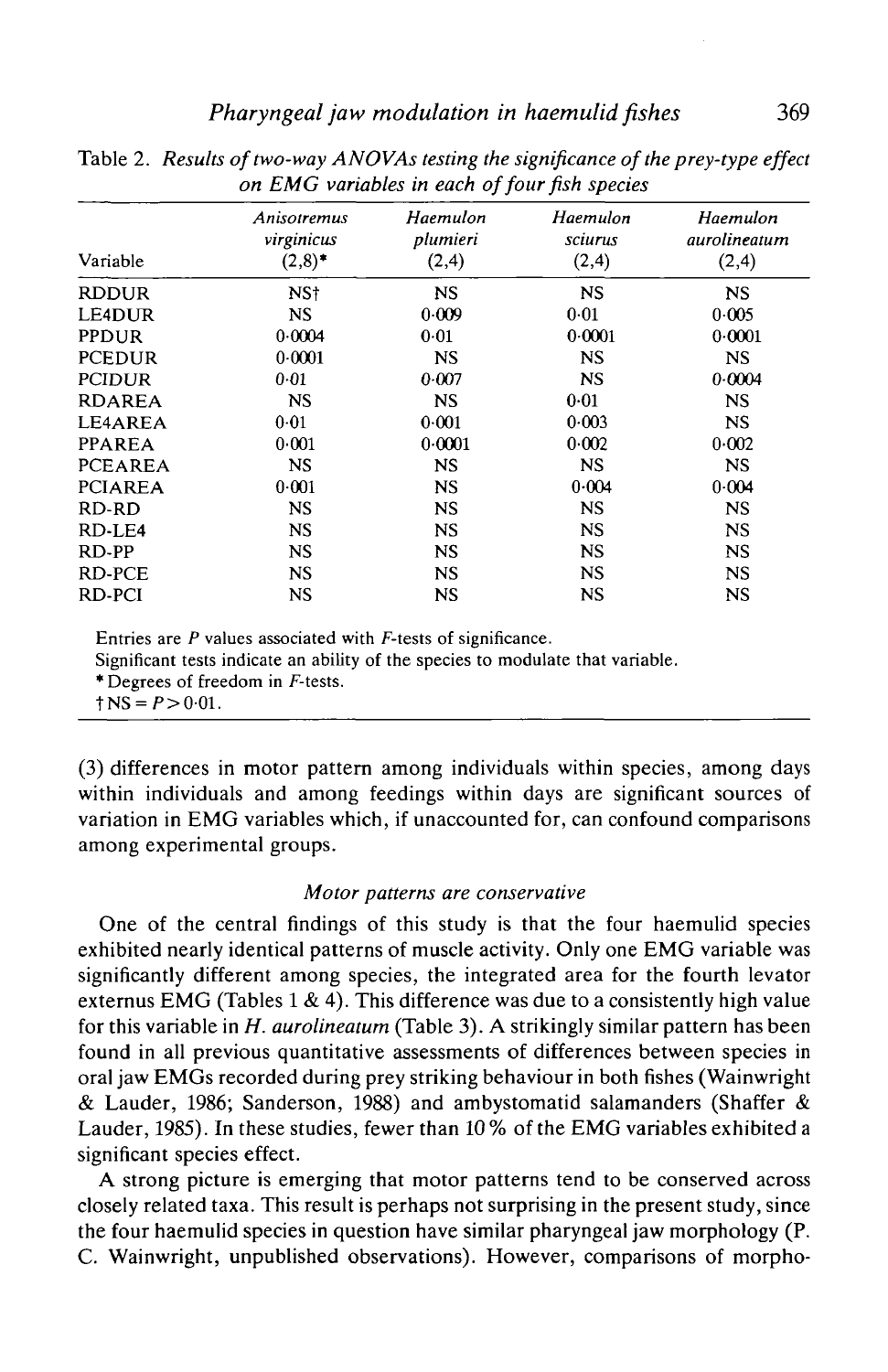|                        | Variable         |                  |                  |                  |                  |
|------------------------|------------------|------------------|------------------|------------------|------------------|
|                        | <b>RDAREA</b>    | LE4AREA          | <b>PPAREA</b>    | PCEAREA PCIAREA  |                  |
| Anisotremus virginicus |                  |                  |                  |                  |                  |
| Shrimp                 | $0.88 \pm 0.075$ | $0.91 \pm 0.11$  | $1.04 \pm 0.27$  | $2.75 \pm 0.24$  | $1.53 \pm 0.13$  |
| Worm                   | $1.54 \pm 0.092$ | $2.36 \pm 0.13$  | $6.92 \pm 0.61$  | $4.90 \pm 0.21$  | $5.44 \pm 0.36$  |
| Crab                   | $2.21 \pm 0.20$  | $3.88 \pm 0.16$  | $14.30 \pm 1.34$ | $9.99 \pm 0.64$  | $7.20 \pm 0.36$  |
| Haemulon aurolineatum  |                  |                  |                  |                  |                  |
| Shrimp                 | $2.35 \pm 0.12$  | $3.54 \pm 0.30$  | $2.38 \pm 0.31$  | $4.17 \pm 0.35$  | $1.87 \pm 0.20$  |
| Worm                   | $3.18 \pm 0.14$  | $6.96 \pm 0.24$  | $1.90 \pm 0.36$  | $3.15 \pm 0.29$  | $1.96 \pm 0.09$  |
| Crab                   | $5.74 \pm 0.88$  | $12.13 \pm 1.28$ | $22.89 \pm 3.08$ | $15.84 \pm 1.90$ | $9.05 \pm 1.12$  |
| Haemulon plumieri      |                  |                  |                  |                  |                  |
| Shrimp                 | $1.71 \pm 0.19$  | $0.43 \pm 0.086$ | $0.39 \pm 0.079$ | $3.43 \pm 0.49$  | $0.18 \pm 0.043$ |
| Worm                   | $4.49 \pm 0.45$  | $2.51 \pm 0.23$  | $2.46 \pm 0.13$  | $4.90 \pm 0.45$  | $1.79 \pm 0.17$  |
| Crab                   | $4.83 \pm 0.29$  | $5.42 \pm 0.32$  | $3.56 \pm 0.39$  | $2.67 \pm 0.41$  | $2.28 \pm 0.17$  |
| Haemulon sciurus       |                  |                  |                  |                  |                  |
| Shrimp                 | $2.17 \pm 0.22$  | $0.65 \pm 0.08$  | $0.73 \pm 0.12$  | $1.92 \pm 0.18$  | $0.47 \pm 0.055$ |
| Worm                   | $4.04 \pm 0.28$  | $1.69 \pm 0.12$  | $2.25 \pm 0.16$  | $3.74 \pm 0.21$  | $1.77 \pm 0.15$  |
| Crab                   | $5.46 \pm 0.30$  | $2.59 \pm 0.16$  | $2.86 \pm 0.14$  | $7.47 \pm 0.48$  | $3.42 \pm 0.22$  |

Table 3. *Mean (±one standard error) for the integrated area electromyographic variables from feeding on three prey types, compared between four fish species*

See Table 2 for statistical comparisons. Note: multiply all entries by 0-4878 for proper scaling. Units are  $mV$  ms; sample sizes vary between 27 and 161 cycles of motor activity.

logically more diverse taxa have given the same result (e.g. *Lepomis vs Micropterus,* Wainwright & Lauder, 1986; *Thalassoma vs Gomphosus,* Sanderson, 1988), demonstrating that motor patterns can be conserved even in the face of considerable structural evolution. This result is particularly significant in the light of the widely held view that behaviour tends to be more plastic than morphology in evolution (e.g. Morse, 1980; Krebs & McCleery, 1984). A key question in future research will be the extent to which motor patterns remain conservative when the morphological and phylogenetic breadth of the lineage under consideration is increased.

#### *Modulation*

Many electromyographic studies have examined the motor response of teleost fishes feeding on different prey (Ballintijn *etal.* 1972; Elshoud-Oldenhave & Osse, 1976; Liem, 1978, 1979, 1980; Elshoud-Oldenhave, 1979; Lauder, 1981, 1983a; Sibbing et al. 1986; Wainwright & Lauder, 1986; Sanderson, 1988). The consensus from this data base is that, although a few taxa have a highly stereotyped, narrow feeding repertoire, most teleosts modulate muscular activity; apparently to 'fine tune' the feeding response for the task of capturing or processing specific prey types. In marked contrast, aquatic ambystomatid salamanders do not appear to alter muscle activity when feeding on different prey (Reilly & Lauder, 1989).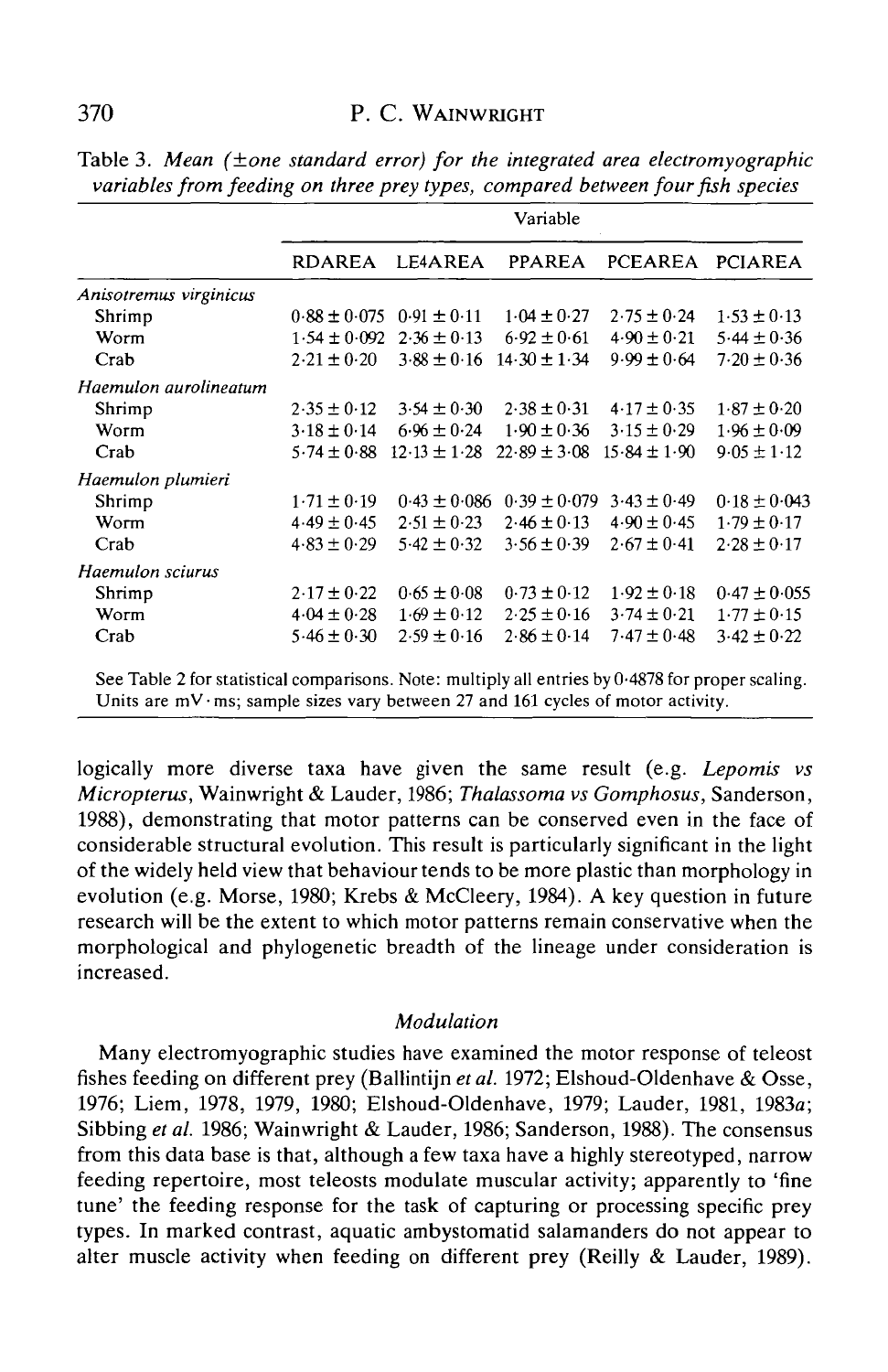| Variable       | Among<br>species<br>$(1,4)^*$ | Among<br>individuals<br>within species<br>(4,12) | Among days<br>within<br>individuals<br>(12,36) | Among<br>feedings<br>within days<br>(36, 456) | Among cycles<br>within<br>feedings<br>(error) |
|----------------|-------------------------------|--------------------------------------------------|------------------------------------------------|-----------------------------------------------|-----------------------------------------------|
| <b>RDDUR</b>   | $35 - 1$                      | 48.9                                             | $6 - 2$                                        | 3.3 <sub>†</sub>                              | $6-4$                                         |
| <b>LE4DUR</b>  | 16.5                          | 58.3                                             | $18 - 31$                                      | 2.8 <sub>†</sub>                              | 4.1                                           |
| <b>PPDUR</b>   | 3.2                           | 60.9                                             | $31 \cdot 11$                                  | $1.5$ †                                       | 3.6                                           |
| <b>PCEDUR</b>  | $0-0$                         | 66.7                                             | $28 - 71$                                      | 1.11                                          | 3.6                                           |
| <b>PCIDUR</b>  | 4.1                           | 74.9                                             | 17.9 <sub>†</sub>                              | $0.7\dagger$                                  | 2.4                                           |
| <b>RDAREA</b>  | $1-0$                         | $86.1$ †                                         | 11.01                                          | $0.6\dagger$                                  | $1-2$                                         |
| LE4AREA        | $91.0^{+}$                    | 0.9                                              | $7.3+$                                         | 0.21                                          | 0.4                                           |
| <b>PPAREA</b>  | 76.0                          | 9.3                                              | $13.5\dagger$                                  | $0.5\dagger$                                  | 0.9                                           |
| <b>PCEAREA</b> | 19.5                          | $58-1$                                           | 21.4                                           | 0.21                                          | 0.7                                           |
| <b>PCIAREA</b> | 0.2                           | $68.1$ †                                         | $28.5 +$                                       | 0.9 <sub>†</sub>                              | 2.2                                           |
| RD-RD          | 62.6                          | 29.9                                             | 2.2                                            | 1.71                                          | 3.7                                           |
| RD-LE4         | 0.0                           | 63.2                                             | $22.8$ †                                       | $3.0+$                                        | $11-0$                                        |
| RD-PP          | 69.6                          | 3.6                                              | $24.4$ <sup>+</sup>                            | 0.3 <sub>1</sub>                              | 2.1                                           |
| RD-PCE         | $11 - 1$                      | $77.1$ <sup>+</sup>                              | 10.81                                          | 0.21                                          | 0.7                                           |
| RD-PCI         | 49.1                          | 35.1                                             | 14.3 <sub>†</sub>                              | 0.31                                          | $1-2$                                         |

Table 4. *Results of nested ANOVAs partitioning variation in EMG variables*

Entries are percentages of total variance in each variable attributable to that level of the experimental design.

\* Degrees of freedom.

 $tP < 0.01$ .

Studies have focused on function in both the oral and the pharyngeal jaws. In both functional systems, different prey usually cause fish to employ the same two types of motor pattern changes: modulation of the intensity of muscle electrical activity and changes in the sequence of activity in the relevant muscles. Thus, strikes at elusive prey, compared with slow or immobile prey, are associated with greater activity and shorter relative onset times in oral jaw muscles (Elshoud-Oldenhave, 1979; Liem, 1979; Sanderson, 1988). Similarly, processing very hard prey elicits the same changes in pharyngeal muscles (see Lauder, 1983a).

Pharyngeal jaw modulation by the four haemulids only partly followed this trend. In all muscles, prey hardness was correlated with increased electrical activity during pharyngeal transport (see Figs  $3 \& 4$ ). At least two of the muscles, the fourth levator externus and the protractor pectoralis, contribute directly to occlusal movements of the pharyngeal jaws. Electrical activity, as measured by integrated EMGs, has been shown to correlate positively with mechanical tension developed by skeletal muscles (Bigland & Lippold, 1954; Walmsley *et al.* 1978; Ringelberg, 1985). Thus, the observed increases in integrated areas and activity durations underlie more forceful and longer triturating action of the pharyngeal jaws during processing of harder prey types.

Harder, tougher prey elicited greater electrical activity in the five muscles, but no effect was seen on the relative onset time variables. This result is in contrast to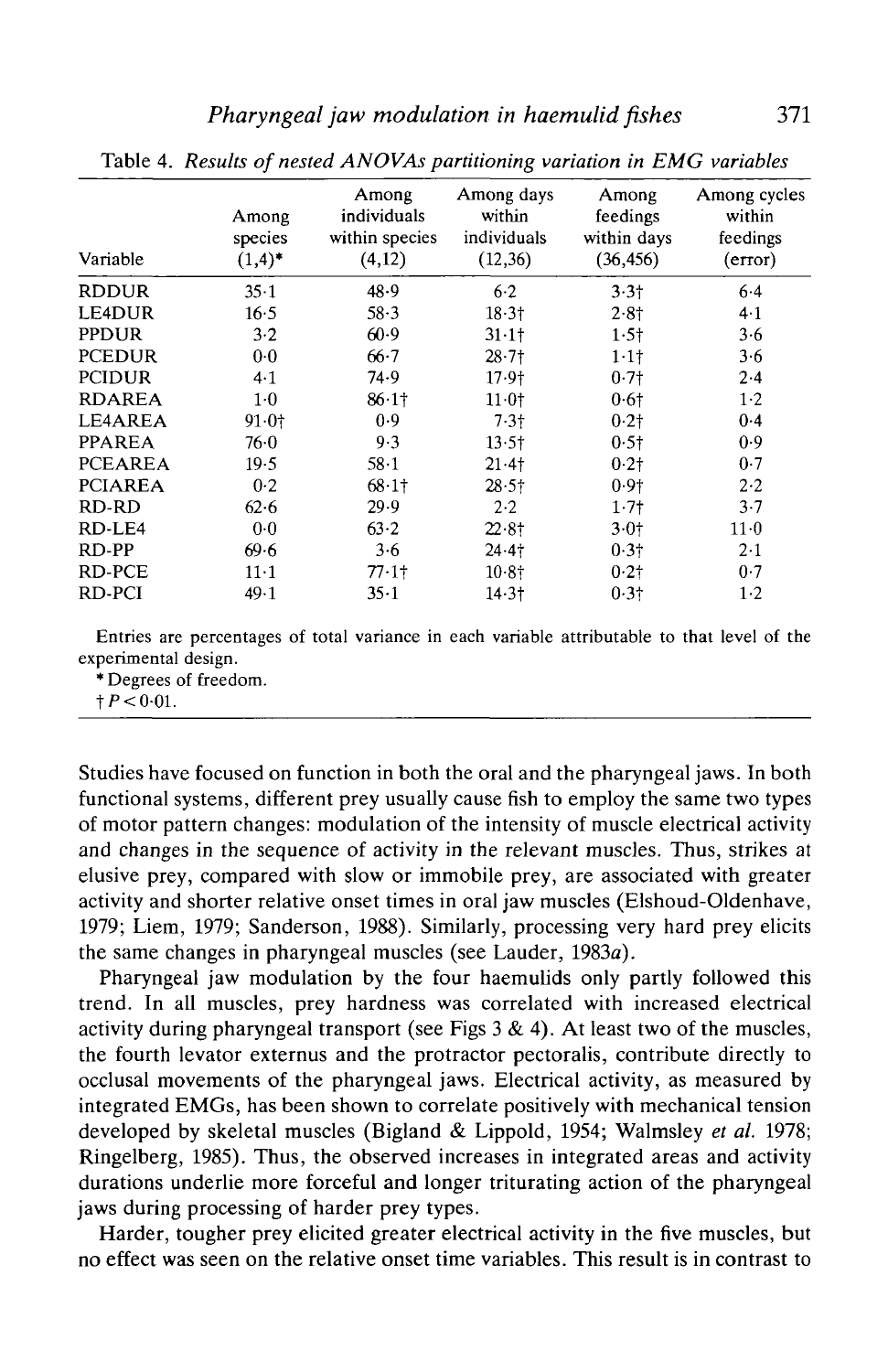### 372 P. C. WAINWRIGHT

the two previous studies of pharyngeal jaw modulation in teleosts. Work with the carp, *Cyprinus carpio* (Sibbing *et al.* 1986), and sunfishes, *Lepomis* spp. (Lauder, 1983a), showed that some prey elicited distintly different sequences of muscle activity. In these studies, particularly hard (molluscs; Lauder, 1983a) or soft prey (tubifex worm-soil mixture; Sibbing *et al.* 1986) caused fishes to change the basic motor pattern. Although such extreme prey consistencies were not fed to the haemulids in this study, the mole crabs were frequently rejected by fish after unsuccessful attempts to crush their carapace, indicating that this prey often matched the maximum crushing capability of individuals. Since the sequence of muscle use remained the same, it may be inferred that the jaw movement pattern did not vary with prey type. Hence, the overall effect of the prey types used in this study was that the fishes modulated the intensity of muscle contractions but did not adapt the basic pattern of jaw movements.

## *Inter-individual variability*

Every study which has quantitatively partitioned electromyographic variation has found differences among individuals to be a major source of experimental variance (Shaffer & Lauder, 1985; Bemis & Lauder, 1986; Wainwright, 1986; Wainwright & Lauder, 1986; Sanderson, 1988). Inter-individual differences in EMG patterns are a compelling type of phenotypic variance in functionally important variables, that have not previously been recognized. A quantitative link between variation in EMG patterns measured at the strike and feeding performance has been demonstrated in *Lepomis* (Wainwright, 1986), suggesting that differences among individuals in muscle activity patterns could underlie differences in feeding ability. Although the ecological and evolutionary implications of this have yet to be explored, intraspecific variation in motor patterns may represent a fertile, although presently underutilized, resource for research (Shaffer & Lauder, 1985; Bennett, 1987).

A cautionary note is warranted, however, because the among-individuals component in experimental designs usually confounds at least two additional sources of variance. These are: differences among experimental days and differences among experimental preparations. Day-to-day differences accounted for as much as 31 % of the total variance in the haemulid EMG variables (Table 4). If this source of variance is not explicitly partitioned it becomes subsumed into the individual effect, artificially increasing the apparent differences among individuals. This was the case in the overall model (Table 1) where all variables showed a significant among-individuals component. Yet, when day-to-day variance was assessed, only three variables remained significantly different among individuals within species (Table 4).

One study (Sanderson, 1988) has examined the effect of different experimental preparations by repeating the entire implantation protocol on the same individuals. Sanderson found the among-preparation variance component to be significant in three of nine EMG variables and it accounted for as much as 67 % of the total variance in one case. In other work, multiple electrodes have been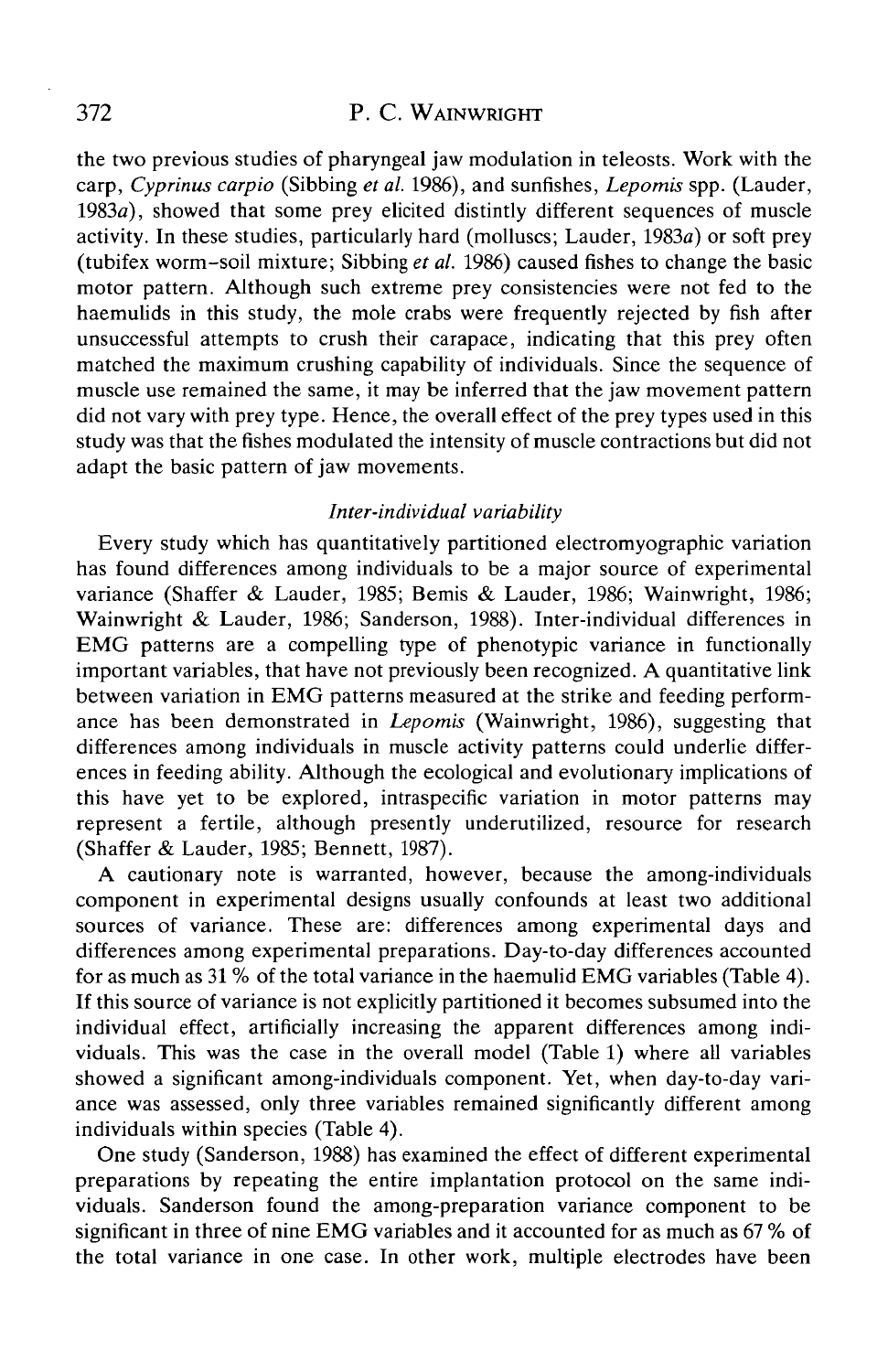implanted into single muscles to assess the effect of different electrodes and their placement (Shaffer & Lauder, 1985; Bemis & Lauder, 1986). In neither study were differences among electrodes in the activity patterns recorded found to be statistically significant, although Bemis & Lauder (1986) did find this level of their experimental design accounted for the greatest fraction (31 %) of variation in the EMG variable they analysed.

Clearly, the extent of individual variation in motor patterns may be greatly exaggerated when these two factors are confounded with the among-individuals level of experimental designs. It is important to emphasize that when these sources of variance are not explicitly partitioned, they *will* be confounded with the individual factor and *will* artificially enhance apparent inter-individual differences. Both sources of variance will be present, even when data are collected on only one day or from only one implantation. Until a complete assessment of this issue is made, it will not be known if the ubiquitous and significant differences among individuals in EMG characters that have been reported truly represent intraspecific or phenotypic variation, or simply an artefact of the experimental design.

This is a particularly troublesome problem because no data are available describing the causes of day-to-day variance, so it cannot be controlled for without explicitly estimating its contribution. Similarly, among-preparation variance is neither entirely understood (although see Gans & Gorniak, 1980) nor easily controlled. Unfortunately, estimating these sources of variance greatly increases the complexity of experimental designs and the amount of data that must be gathered to obtain reasonably powerful statistical tests (see Sanderson, 1988).

# *Oral jaws* vs *pharyngeal jaws*

One unexpected result in the nested analysis was the very small percentage of the total EMG variance attributable to differences among feedings within days and among cycles of activity within feedings (Table 3). These low variance components suggest that haemulid pharyngeal transport is composed of a repeated, highly stereotyped, basic pattern of muscle activity that varies little among cycles of activity within each feeding or among feedings within the same day. Previous investigations have focused on strike behaviour during prey capture and found large variance components among feedings within days (this level is usually the error variance). Estimates of the percentage of total variance due to feeding-tofeeding differences have ranged as high as 87 % and 99 % in salamanders (Shaffer & Lauder, 1985), 88 % in labrid fishes (Sanderson, 1988) and 27 % in *Lepidosiren* (Bemis & Lauder, 1986). In the haemulid data this source never accounted for more than 3-3 % of the total variance in any variable. Hence, the neural control of prey processing behaviour in the pharyngeal jaws of these fishes seems to differ substantially from that reported for prey striking behaviour.

Strike behaviour is associated with only a single burst of activity in each muscle, whereas pharyngeal transport is cyclical, involving repeated bursts from all muscles. This is similar to mammalian chewing, where internal oscillators are thought to produce stereotyped EMG and movement patterns that can be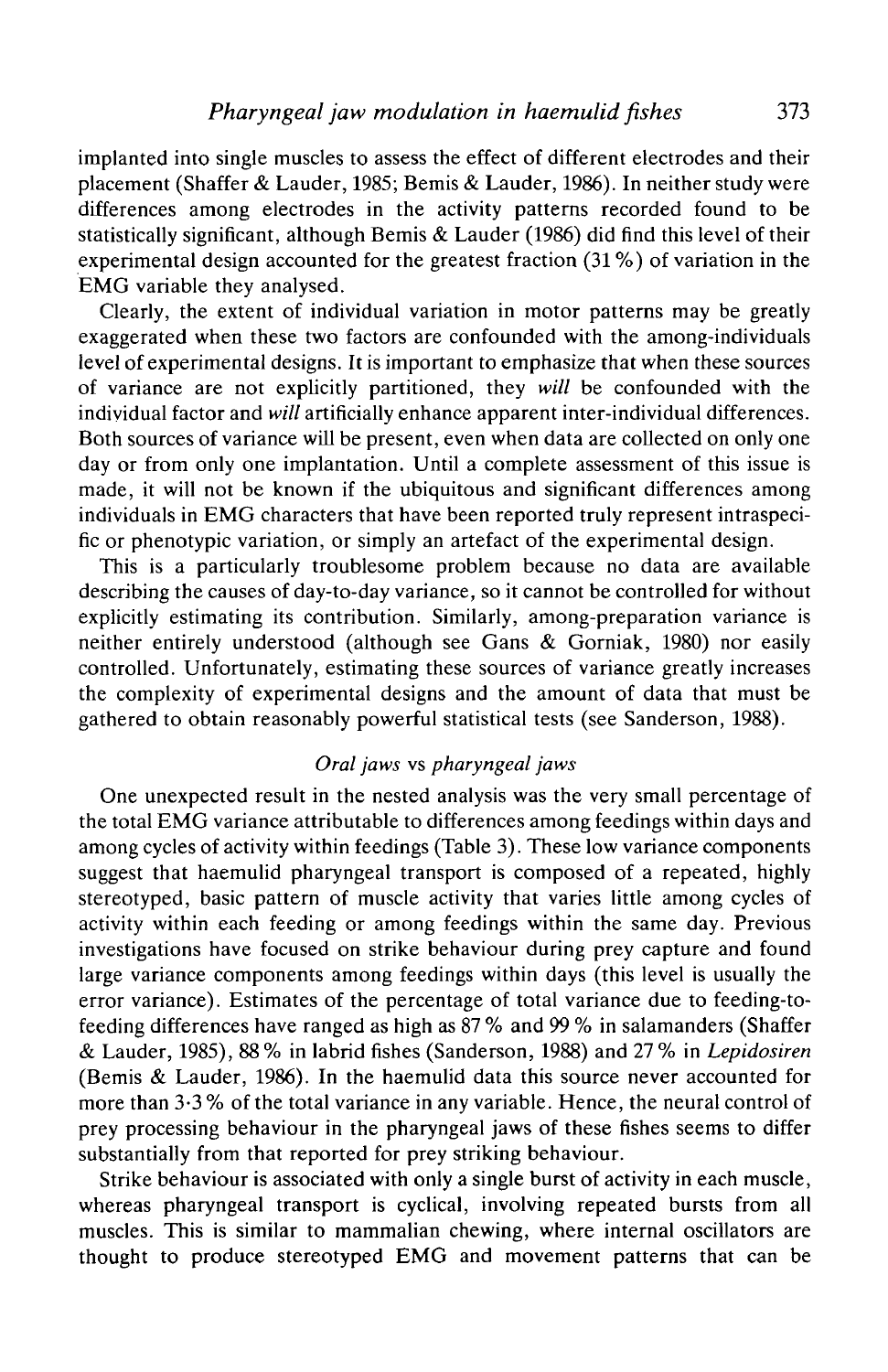### 374 P. C. WAINWRIGHT

modulated by sensory feedback (Thexton, 1974, 1976). Comparable quantitative data are not yet available for mammalian chewing but the low feeding and cycle variances seen here suggest the presence of an oscillating pattern generator in the central nervous system of these fishes. The extent to which other lower vertebrate taxa exhibit similar differences in motor patterns between oral and pharyngeal jaw systems must await further study.

I am pleased to acknowledge the valuable facilities and discussions provided by George Lauder during the course of this study. George Lauder, Steve Reilly, Chris Sanford, Bruce Jayne and Mark Westneat read the manuscript critically and contributed thoughtful advice. I was supported during this work by the Developmental and Cell Biology graduate program of the University of California, Irvine. Funds for the research were provided by NSF grants BSR-85-20305 and DCB-87- 10210 to G. V. Lauder.

#### References

- BALUNTUN, C. M., VAN DEN BERG, A. & EGBERINK, B. P. (1972). An electromyographic study of the adductor complex of a free swimming carp *(Cyprinus carpio)* during feeding. *J. exp.*
- *BEMIS, W. E. & LAUDER, G. V.* (1986). Morphology and function of the feeding apparatus of the lungfish, *Lepidosiren paradoxa* (Dipnoi). *J. Morph.* **187**, 81–108.
- BENNETT, A. F. (1987). Interindividual variability: an underutilized resource. In *New Directions*<br>*in Ecological Physiology* (ed. M. E. Feder, A. F. Bennett, R. B. Huey & W. Burggren), pp.
- 147–169. New York: Cambridge University Press.<br>BIGLAND, B. & LIPPOLD, O. C. J. (1954). The relation between force, velocity and integrated electrical activity in human muscles. J. Physiol., Lond. 123, 214–224.
- ELSHOUD-OLDENHAVE, M. J. W. (1979). Prey capture in the pike-perch, Stizostedion lucioperca<br>(Teleostei, Percidae): a structural and functional analysis. Zoomorphology 93, 1–32.
- (Teleostei, Percidae): a structural and functional analysis. *Zoomorphology* **93,** 1-32. ELSHOUD-OLDENHAVE, M. J. W. & OSSE, J. (1976). Functional morphology of the feeding system in the ruff - *Gymnocephalus cernua* (L. 1758) - (Teleostei, Percidae). J. Morph. 150,<br>399–422.
- 399-422. FREUND, R. J. & LITTELL, R. C. (1981). *SAS for Linear Models.* Cary, North Carolina: SAS
- GANS, C. & GORNIAK, G. C. (1980). Electromyograms are repeatable: precautions and limitations. Science 210, 795-797.
- GANS, C. & GORNIAK, G. C. (1982). Functional morphology of lingual protrusion in marine toads. Am. J. Anat. 163, 195-222.
- GREENWOOD, P. H. & LAUDER, G. V. (1981). The protractor pectoralis muscle and the classification of teleost fishes. *Bull. Br. Mus. nat. Hist.* (Zool.) 41, 213–234.
- HERRING, S. W. & WINESKI, L. E. (1986). Development of the masseter muscle and oral behaviour in the pig. *J. exp. Zool.* 237, 191–207.
- JACOBSON, R. D. & HOLLYDAY, M. (1981). A behavioral and electromyographic study of walking<br>in the chick. *J. Neurophysiol.* 48, 238–256.
- JAYNE, B. (1988). Muscular mechanisms of snake locomotion: An electromyographic study of lateral undulation in the Florida banded water snake *{Nerodia fasciata)* and the yellow rat
- JENKINS, F. A., JR & GOSLOW, G. E., JR (1983). The functional anatomy of the savannah monitor lizard (*Varanus exanthematicus*). *J. Morph.* 175, 195-216.
- KREBS, J. R. & MCCLEERY, R. H. (1984). Optimization in behavioural ecology. In *Behavioural Ecology* (ed. J. R. Krebs & N. B. Davies), pp. 91-121. Oxford: Blackwell.
- *Eauper, G. V. (1981).* Intraspecific functional repertoires in the feeding mechanism of the characoid fishes *Lebiasina, Hoplias* and *Chalceus. Copeia* **1981,** 154-168.